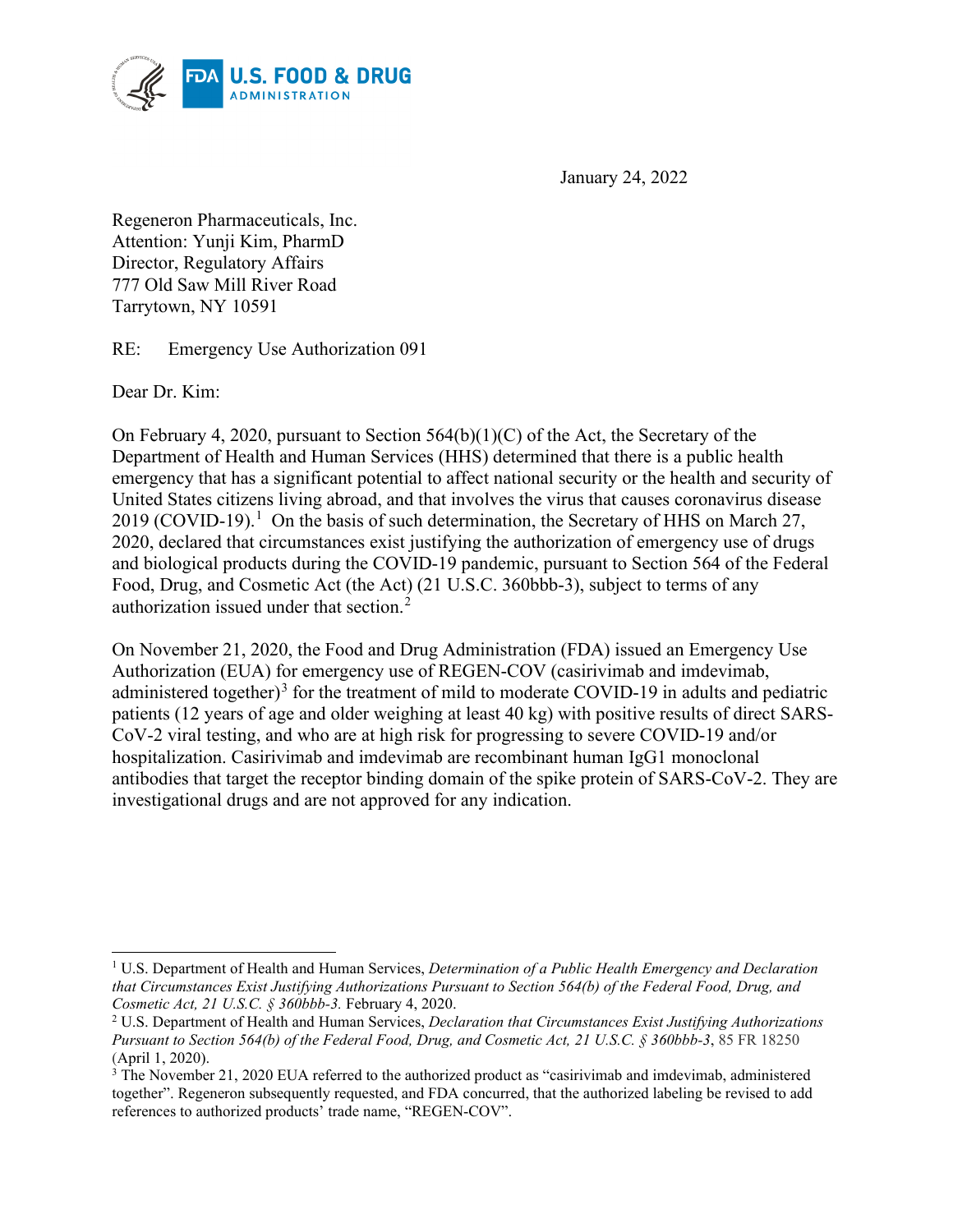FDA reissued the Letter of Authorization on the following dates: February 3, 2021,<sup>[4](#page-1-0)</sup> February 2[5](#page-1-1), 2021,<sup>5</sup> June 3, 2021,<sup>[6](#page-1-2)</sup> July 30, 2021,<sup>[7](#page-1-3)</sup> September 9, 2021,<sup>[8](#page-1-4)</sup> and November 17, 2021.<sup>[9](#page-1-5)</sup>

On January 24, 2022, again having concluded that revising this EUA is appropriate to protect the public health or safety under section  $564(g)(2)$  of the Act, FDA is reissuing the November 17, 2021 letter in its entirety, to further limit the use of REGEN-COV for treatment of COVID-19 or as post-exposure prophylaxis of COVID-19 to exclude geographic regions where, based on available information including variant susceptibility to this drug and regional variant frequency, infection or exposure is likely due to a variant that is non-susceptible to REGEN-COV. Corresponding revisions have also been made to the authorized Fact Sheets.

Based on the review of the analysis of phase 3 data from COV-2067<sup>[10](#page-1-6)</sup> (NCT04425629), a phase 1/2/3 randomized, double-blind, placebo-controlled trial evaluating the safety and efficacy of a single intravenous infusion of 600 mg casirivimab and 600 mg imdevimab in outpatients (nonhospitalized) with SARS-CoV-2 infection, it is reasonable to believe that REGEN-COV may be effective for the treatment of mild to moderate COVID-19 in adults and pediatric patients (12 years of age and older weighing at least 40 kg) with positive results of direct SARS-CoV-2 viral

<span id="page-1-0"></span><sup>4</sup> In the February 3, 2021 revision, FDA revised the condition on requesting changes to this authorization, including changes to the authorized Fact Sheets. New conditions were also incorporated relating to the development of instructional or educational materials, as well as certain mandatory reporting requirements for healthcare facilities and providers. In addition to certain editorial and/or clarifying revisions, the Fact Sheet for Healthcare Providers was revised to include information on the new mandatory reporting requirements on therapeutics information and utilization data for healthcare facilities and providers. Updated safety information and details on possible side effects were also incorporated into the authorized Fact Sheets.

<span id="page-1-1"></span><sup>5</sup> In the February 25, 2021 revision, FDA revised the condition on instructional and educational materials. New conditions were also incorporated on the establishment of a process for monitoring genomic databases for the emergence of global viral variants of SARS-CoV-2 and the assessment, if requested by FDA, of the activity of the authorized REGEN-COV against any global SARS-CoV-2 variant(s) of interest.

<span id="page-1-2"></span><sup>6</sup> In the June 3, 2021 revision, FDA revised the authorized use statement for REGEN-COV. Additionally, FDA authorized a change in dosing of REGEN-COV from 2400 mg (1200 mg casirivimab and 1200 mg imdevimab) to 1200 mg (600 mg casirivimab and 600 mg imdevimab), and the addition of a new presentation consisting of a single vial containing casirivimab and imdevimab co-formulated in a 1:1 ratio for either intravenous infusion or subcutaneous injection. New conditions were incorporated on the provision of samples of the authorized REGEN-COV to the U.S. Department of Health and Human Services, upon request, and the submission of certain genomic sequencing and virology information to the FDA by a specified date. Revisions to existing conditions on advertising and promotion and manufacturing practices and other editorial changes were also incorporated.

<span id="page-1-3"></span><sup>7</sup> In the July 30, 2021 revision, FDA authorized REGEN-COV for emergency use as post-exposure prophylaxis for COVID-19 in certain adults and pediatric individuals. Clarifying revisions to the conditions on good manufacturing practices as well as advertising and promotion were also incorporated.

<span id="page-1-4"></span><sup>8</sup> In the September 9, 2021 revision, FDA authorized a co-packaged presentation of REGEN-COV which consists of individual vials of both casirivimab and imdevimab inside a single carton. FDA also authorized a document entitled *Casirivimab and Imdevimab Co-Packaged Product Quick Reference Guide* that must accompany in hardcopy format the authorized co-packaged formulation of REGEN-COV that is labeled "For pandemic use". Revisions to the Fact Sheet for Healthcare Providers associated with the co-packaged presentation of REGEN-COV and clarifying revisions on the preparation of more than one dose from a single-dose vial were also incorporated.

<span id="page-1-5"></span><sup>9</sup> In the November 17, 2021 revision, FDA revised the product description in this Letter of Authorization with updated storage and handling information for the authorized dose pack bags of REGEN-COV, co-packaged REGEN-COV, and subcutaneous injection presentation of REGEN-COV. Corresponding revisions on storage and handling of the subcutaneous injection presentation of REGEN-COV and minor revisions to section 15 ("Virology") were also incorporated in the Fact Sheet for Healthcare Providers.

<span id="page-1-6"></span><sup>&</sup>lt;sup>10</sup> Referred to as trial R10933-10987-COV-2067 in previous iterations of this Letter of Authorization.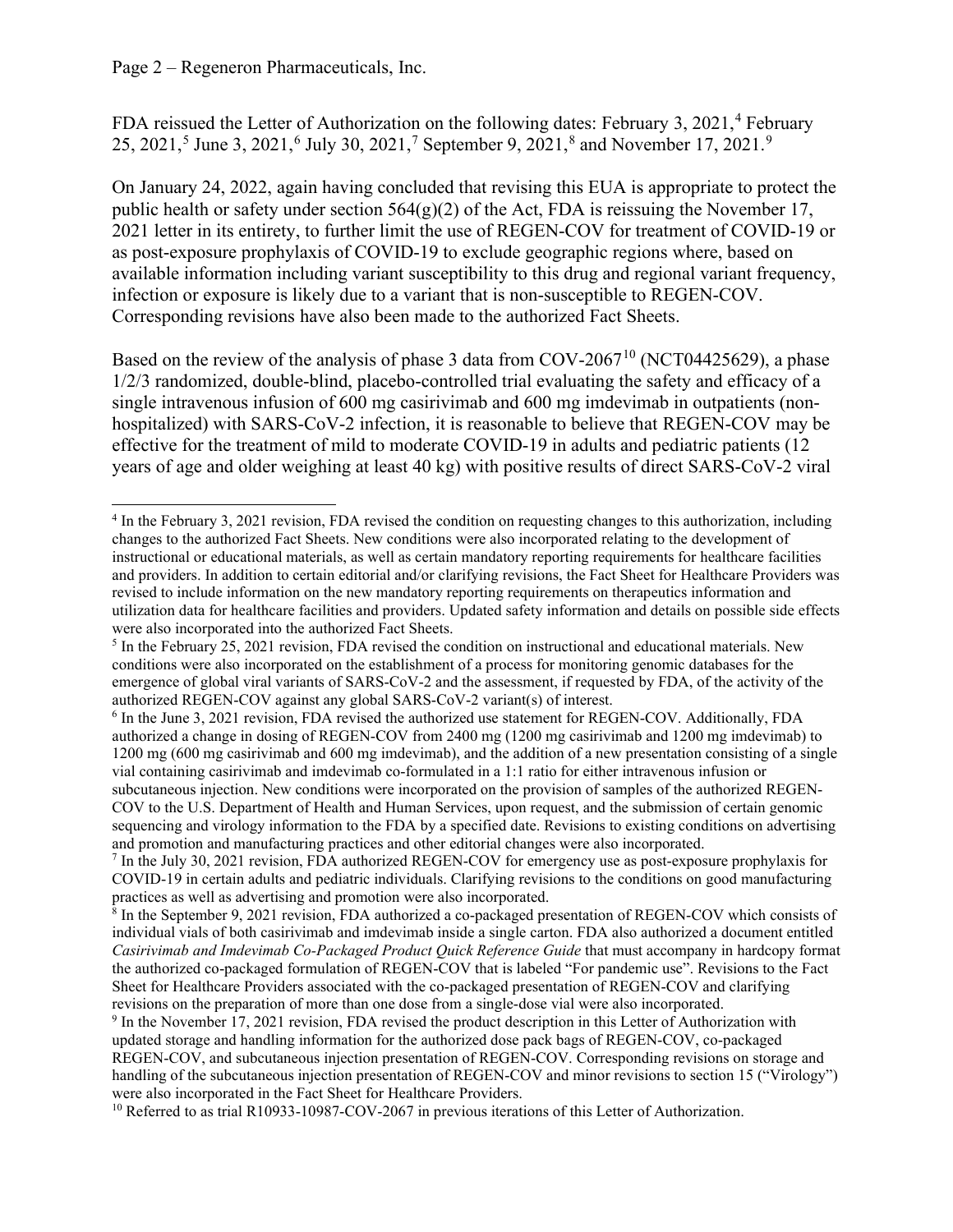#### Page 3 – Regeneron Pharmaceuticals, Inc.

testing, and who are at high risk for progression to severe COVID-19, including hospitalization or death, and that, when used under the conditions described in this authorization, the known and potential benefits of REGEN-COV outweigh the known and potential risks of such product.

Additionally, based on the review of the topline analysis of phase 3 data from COV-2069 (NCT04452318), a phase 3 randomized, double-blind, placebo-controlled trial in household contacts with close exposure to a household member known to be infected with SARS-CoV-2 (index case), but who were themselves asymptomatic; and the analysis of phase 1 data from COV-2093 (NCT 04519437), an ongoing, phase 1, randomized, double-blind, placebo-controlled clinical trial assessing the safety and pharmacokinetics of repeat subcutaneous doses of REGEN-COV in subjects who are SARS-CoV-2 negative at baseline, it is reasonable to believe that REGEN-COV may be effective for use as post-exposure prophylaxis of COVID-19 in individuals who are at high risk for progression to severe COVID-19, including hospitalization or death, as described in the Scope of Authorization (Section II), and that, when used under such conditions, the known and potential benefits of REGEN-COV outweigh the known and potential risks of such product.

Having concluded that the criteria for issuance of this authorization under Section 564(c) of the Act are met, I am authorizing the emergency use of REGEN-COV for treatment and as postexposure prophylaxis of COVID-19, as described in the Scope of Authorization (Section II) and subject to the terms of this authorization.

# **I. Criteria for Issuance of Authorization**

I have concluded that the emergency use of REGEN-COV for treatment and as post-exposure prophylaxis of COVID-19, when administered as described in the Scope of Authorization (Section II), meets the criteria for issuance of an authorization under Section 564(c) of the Act, because:

- 1. SARS-CoV-2 can cause a serious or life-threatening disease or condition, including severe respiratory illness, to humans infected by this virus;
- 2. Based on the totality of scientific evidence available to FDA, it is reasonable to believe the following:
	- REGEN-COV may be effective for the treatment of mild to moderate COVID-19 in adults and pediatric patients (12 years of age and older weighing at least 40 kg) with positive results of direct SARS-CoV-2 viral testing, and who are at high risk for progression to severe COVID-19, including hospitalization or death, as further described in the Scope of Authorization (Section II)
	- REGEN-COV may be effective for use as post-exposure prophylaxis of COVID-19 in individuals who are at high risk for progression to severe COVID-19, including hospitalization or death, as further described in the Scope of Authorization (Section II)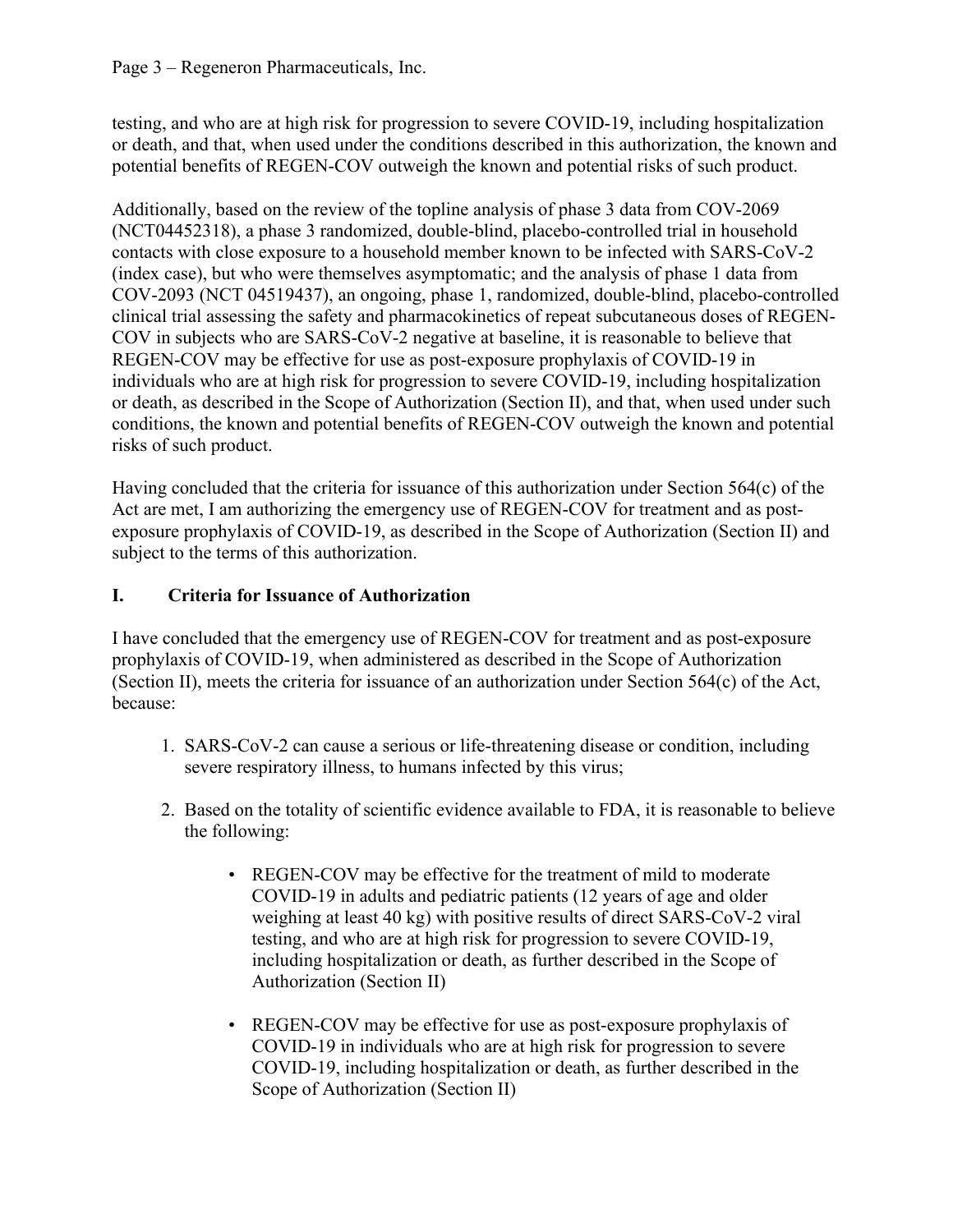And that, when used under the conditions described in the Scope of Authorization (Section II), the known and potential benefits of REGEN-COV outweigh the known and potential risks of such products; and

3. There is no adequate, approved, and available alternative to the emergency use of REGEN-COV for treatment and as post-exposure prophylaxis of COVID-19, as described in the Scope of Authorization (Section II).<sup>[11](#page-3-0)</sup>

## **II. Scope of Authorization**

I have concluded, pursuant to Section 564(d)(1) of the Act, that the scope of this authorization is limited as follows:

• Distribution of the authorized REGEN-COV will be controlled by the United States (U.S.) Government for use consistent with the terms and conditions of this EUA. Regeneron will supply REGEN-COV to authorized distributor( $s$ )<sup>[12](#page-3-1)</sup>, who will distribute to healthcare facilities or healthcare providers as directed by the U.S. Government, in collaboration with state and local government authorities as needed;

## *Treatment of COVID-19*

• REGEN-COV will be used only by healthcare providers to treat mild to moderate COVID-19 in adults and pediatric patients (12 years of age and older weighing at least 40 kg) with positive results of direct SARS-CoV-2 viral testing, and who are at high risk for progressing to severe COVID-19, including hospitalization or death;

The monoclonal antibodies that comprise REGEN-COV, casirivimab and imdevimab, may only be administered together;

- REGEN-COV is **not** authorized for use in the following patient populations<sup>13</sup>:
	- Adults or pediatric patients who are hospitalized due to COVID-19, or
	- Adults or pediatric patients who require oxygen therapy due to COVID-19, or
	- Adults or pediatric patients who require an increase in baseline oxygen flow rate due to COVID-19 in those patients on chronic oxygen therapy due to underlying non-COVID-19-related comorbidity.
- REGEN-COV is **not** authorized for treatment of mild to moderate COVID-19 in geographic regions where infection is likely to have been caused by a non-susceptible

<span id="page-3-0"></span><sup>&</sup>lt;sup>11</sup> No other criteria of issuance have been prescribed by regulation under Section 564(c)(4) of the Act.

<span id="page-3-1"></span> $12$  "Authorized Distributor(s)" are identified by Regeneron as an entity or entities allowed to distribute authorized REGEN-COV.

<span id="page-3-2"></span><sup>&</sup>lt;sup>13</sup> Monoclonal antibodies, such as casirivimab and imdevimab, may be associated with worse clinical outcomes when administered to hospitalized patients with COVID-19 requiring high flow oxygen or mechanical ventilation.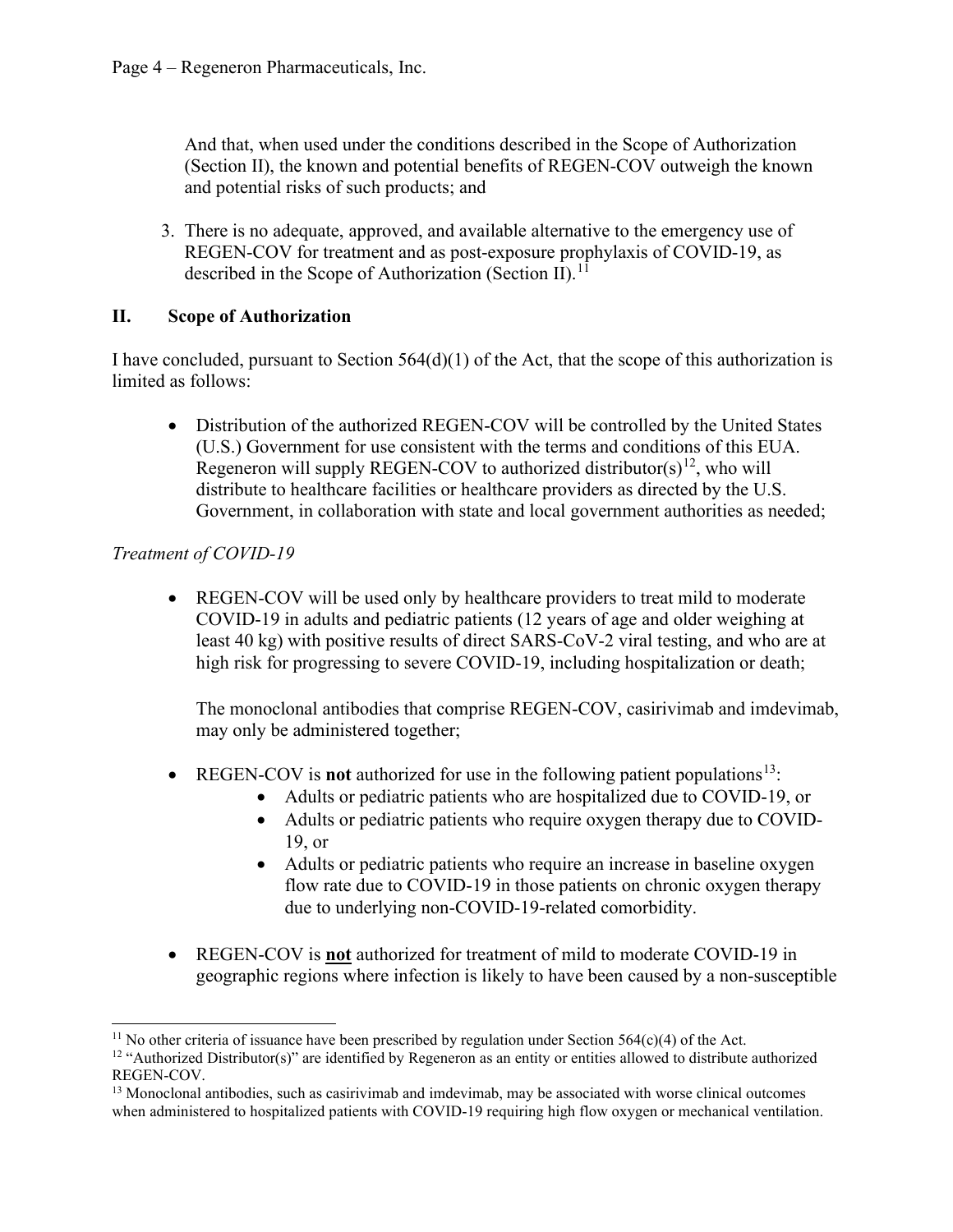SARS-CoV-2 variant, based on available information including variant susceptibility to this drug and regional variant frequency.<sup>[14](#page-4-0)</sup>

- REGEN-COV may only be administered in settings in which health care providers have immediate access to medications to treat a severe infusion reaction, such as anaphylaxis, and the ability to activate the emergency medical system (EMS), as necessary.
- REGEN-COV is authorized for intravenous infusion. Subcutaneous injection is authorized as an alternative route of administration when intravenous infusion is not feasible and would lead to delay in treatment.
- The use of REGEN-COV covered by this authorization must be in accordance with the authorized Fact Sheets.

# *Post-Exposure Prophylaxis*

- REGEN-COV may only be used in adult and pediatric individuals (12 years of age and older weighing at least 40 kg) for post-exposure prophylaxis of COVID-19 in individuals who are at high risk for progression to severe COVID-19, including hospitalization or death, and are:
	- $\circ$  not fully vaccinated<sup>[15](#page-4-1)</sup> or who are not expected to mount an adequate immune response to complete SARS-CoV-2 vaccination (for example, individuals with immunocompromising conditions including those taking immunosuppressive medications<sup>16</sup>) and
		- have been exposed to an individual infected with SARS-CoV-2 consistent with close contact criteria per Centers for Disease Control and Prevention  $(CDC)^{17}$  $(CDC)^{17}$  $(CDC)^{17}$  or
		- who are at high risk of exposure to an individual infected with SARS-CoV-2 because of occurrence of SARS-CoV-2 infection in other

<span id="page-4-0"></span><sup>&</sup>lt;sup>14</sup> FDA will monitor conditions to determine whether use in a geographic region is consistent with this scope of authorization, referring to available information, including information on variant susceptibility (see, e.g., section 15 of authorized Fact Sheet for Healthcare Providers), and the CDC regional variant frequency data available at: [https://covid.cdc.gov/covid-data-tracker/#variant-proportions.](https://covid.cdc.gov/covid-data-tracker/#variant-proportions) FDA's determination and any updates will be available at: [https://www.fda.gov/emergency-preparedness-and-response/mcm-legal-regulatory-and-policy](https://www.fda.gov/emergency-preparedness-and-response/mcm-legal-regulatory-and-policy-framework/emergency-use-authorization#coviddrugs)[framework/emergency-use-authorization#coviddrugs.](https://www.fda.gov/emergency-preparedness-and-response/mcm-legal-regulatory-and-policy-framework/emergency-use-authorization#coviddrugs)

<span id="page-4-1"></span><sup>&</sup>lt;sup>15</sup> Individuals are considered to be fully vaccinated 2 weeks after their second vaccine dose in a 2-dose series (such as the Pfizer or Moderna vaccines), or 2 weeks after a single-dose vaccine (such as the Johnson & Johnson/ Janssen vaccine). See this website for more details: [https://www.cdc.gov/coronavirus/2019-ncov/vaccines/fully](https://www.cdc.gov/coronavirus/2019-ncov/vaccines/fully-vaccinated.html#vaccinated)[vaccinated.html#vaccinated.](https://www.cdc.gov/coronavirus/2019-ncov/vaccines/fully-vaccinated.html#vaccinated)

<span id="page-4-2"></span><sup>16</sup> See this website for more details: [https://www.cdc.gov/coronavirus/2019-ncov/science/science-briefs/fully](https://www.cdc.gov/coronavirus/2019-ncov/science/science-briefs/fully-vaccinated-people.html)[vaccinated-people.html](https://www.cdc.gov/coronavirus/2019-ncov/science/science-briefs/fully-vaccinated-people.html)

<span id="page-4-3"></span> $17$  Close contact with an infected individual is defined as: being within 6 feet for a total of 15 minutes or more, providing care at home to someone who is sick, having direct physical contact with the person (hugging or kissing, for example), sharing eating or drinking utensils, or being exposed to respiratory droplets from an infected person (sneezing or coughing, for example). See this website for additional details: [https://www.cdc.gov/coronavirus/2019](https://www.cdc.gov/coronavirus/2019-ncov/if-you-are-sick/quarantine.html) [ncov/if-you-are-sick/quarantine.html](https://www.cdc.gov/coronavirus/2019-ncov/if-you-are-sick/quarantine.html)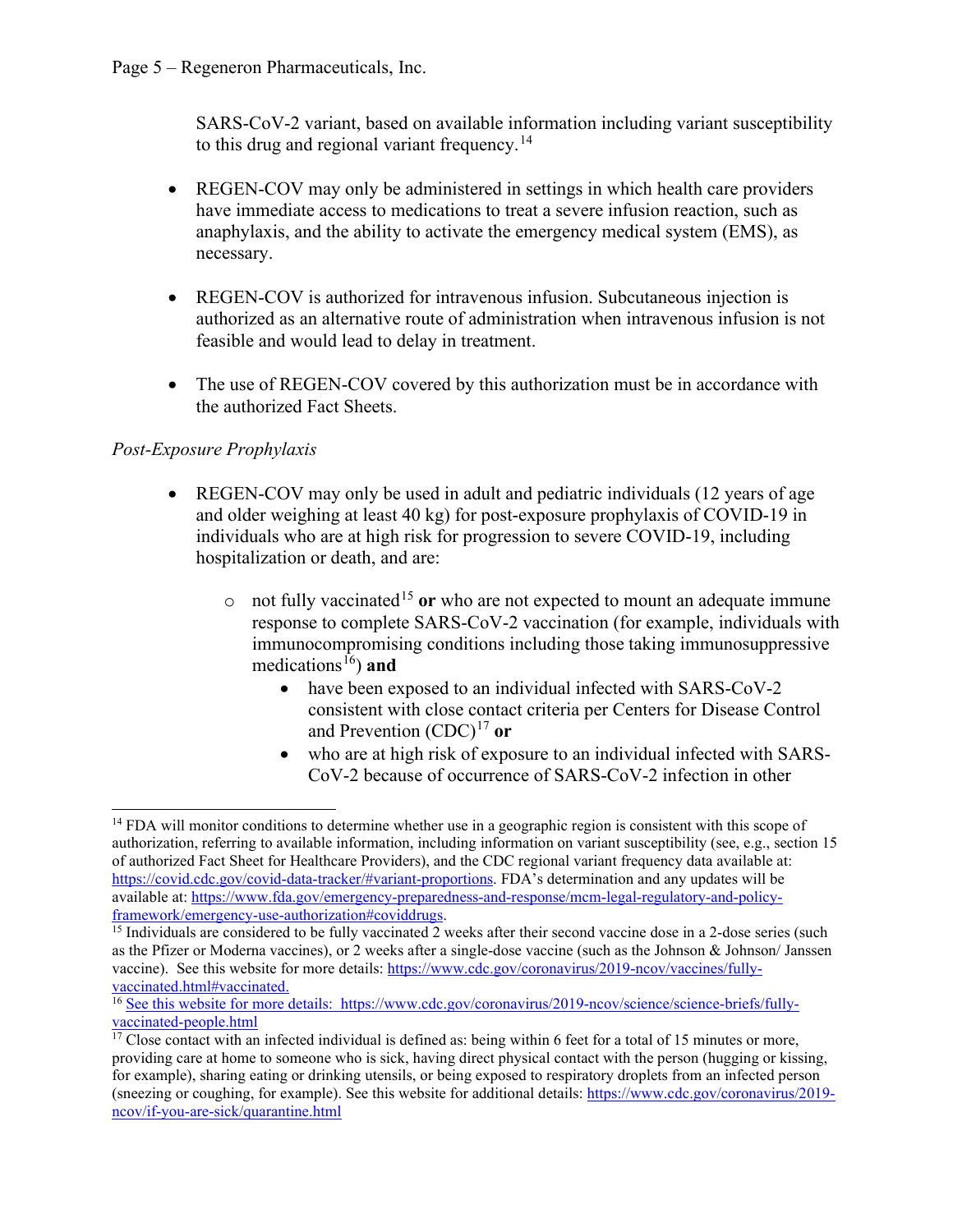#### Page 6 – Regeneron Pharmaceuticals, Inc.

individuals in the same institutional setting (for example, nursing homes, prisons).

- The monoclonal antibodies that comprise REGEN-COV, casirivimab and imdevimab, may only be administered together;
- REGEN-COV is **not** authorized for post-exposure prophylaxis of COVID-19 in geographic regions where exposure is likely to have been to a non-susceptible SARS-CoV-2 variant, based on available information including variant susceptibility to these drugs and regional variant frequency.<sup>[18](#page-5-0)</sup>
- REGEN-COV may only be administered in settings in which health care providers have immediate access to medications to treat a severe infusion reaction, such as anaphylaxis, and the ability to activate the emergency medical system (EMS), as necessary.
- REGEN-COV is authorized for either intravenous infusion or subcutaneous injection when administered for post-exposure prophylaxis under this authorization.
- The use of REGEN-COV covered by this authorization must be in accordance with the authorized Fact Sheets.
- Post-exposure prophylaxis with REGEN-COV (casirivimab with imdevimab) is **not** intended to be a substitute for vaccination against COVID-19.
- REGEN-COV is **not** authorized for pre-exposure prophylaxis for prevention of COVID-19.

#### **Product Description**

Casirivimab and imdevimab are recombinant neutralizing human IgG1 monoclonal antibodies that target the receptor binding domain of the spike protein of SARS-CoV-2. REGEN-COV is available in three distinct presentations: (1) REGEN-COV co-packaged in an individual carton, (2) REGEN-COV in dose pack bags, and (3) co-formulated solution of REGEN-COV.<sup>19</sup>

<span id="page-5-0"></span><sup>18</sup> Supra at Note 14.

<span id="page-5-1"></span> $19$  Individual vials of casirivimab and imdevimab distributed in interstate commerce prior to the reissuance of this letter on February 3, 2021 remain authorized for emergency use. FDA is not requiring that such product be repackaged given the public health need for the product. The use of the individual vials of casirivimab and imdevimab must be consistent with the terms and conditions of this authorization. Individual vial labels for casirivimab and imdevimab and carton labeling may be clearly marked with either "Caution: New Drug - Limited by Federal (or United States) law to investigational use" or with "For use under Emergency Use Authorization (EUA)". Some vial labels and carton labeling of casirivimab and imdevimab may be instead labeled with the Investigational New Drug (IND) clinical trial code name as "REGN10933" and "REGN10987", respectively.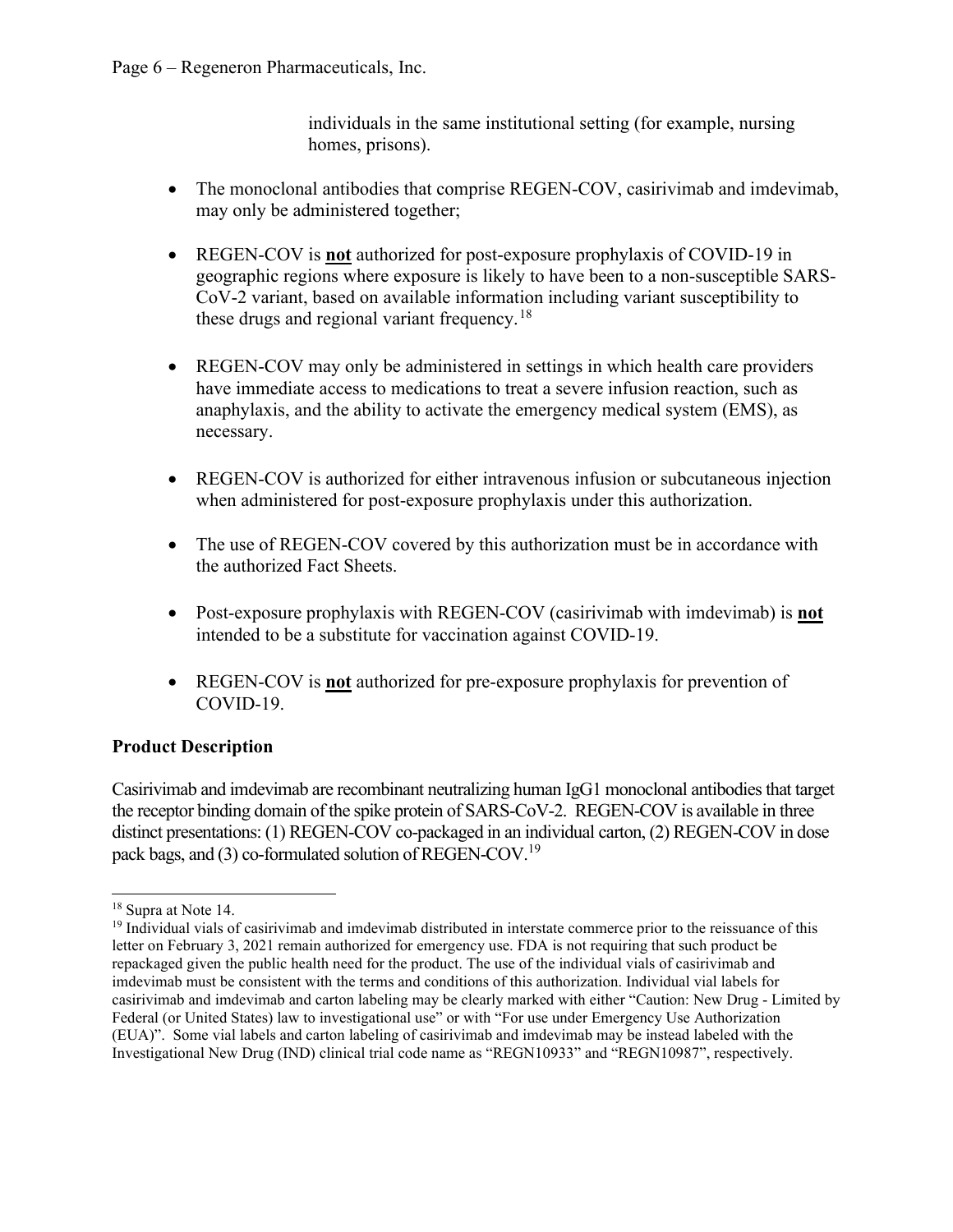Page 7 – Regeneron Pharmaceuticals, Inc.

(1) *Co-packaged REGEN-COV:* Co-packaged REGEN-COV is comprised of one vial each of both casirivimab and imdevimab inside a single carton. Individual vial and carton container labeling for casirivimab and imdevimab covered in the authorized co-packaged presentation will be clearly marked with either "For pandemic use" or "For Use under Emergency Use Authorization."

Casirivimab is available as 300 mg/2.5 mL (120 mg/mL) or 1332 mg/11.1 mL (120 mg/mL) sterile, preservative-free aqueous solution to be diluted prior to infusion. Imdevimab is available as 300 mg/2.5 mL (120 mg/mL) or 1332 mg/11.1 mL (120 mg/mL) sterile, preservative-free aqueous solution to be diluted prior to infusion. Co-packaged REGEN-COV supplied in the 1332 mg/11.1 mL strength presentation will include a sufficient number of vials of casirivimab and imdevimab to prepare more than one dose.

The authorized storage and handling information for the co-packaged REGEN-COV is included in the authorized Fact Sheet for Healthcare Providers.

(2) *Dose pack bags:* Dose pack bags of REGEN-COV will include a sufficient number of vials of casirivimab and imdevimab to prepare more than one dose. Individual vials and carton container labeling for casirivimab and imdevimab included in dose pack bags are clearly marked "For Use under Emergency Use Authorization." Casirivimab and imdevimab are recombinant neutralizing human IgG1 monoclonal antibodies that target the receptor binding domain of the spike protein of SARS-CoV-2.

Casirivimab is available as  $300 \text{ mg}/2.5 \text{ mL}$  (120 mg/mL) or 1332 mg/11.1 mL (120 mg/mL) sterile, preservative-free aqueous solution to be diluted prior to infusion. Imdevimab is available as 300 mg/2.5 mL (120 mg/mL) or 1332 mg/11.1 mL (120 mg/mL) sterile, preservative-free aqueous solution to be diluted prior to infusion.

The authorized storage and handling information for the dose pack bags of REGEN-COV is included in the authorized Fact Sheet for Healthcare Providers.

(3) *Co-formulated solution of REGEN-COV*: The co-formulated solution of REGEN-COV containstwo antibodies in a 1:1 ratio in a single dose vial consisting of 600 mg casirivimab and 600 mg of imdevimab per 10 mL (60 mg/60 mg per mL). Individual vials of co-formulated REGEN-COV are clearly marked "For Use under Emergency Use Authorization."

Co-formulated casirivimab and imdevimab is a sterile, preservative-free, clear to slightly opalescent, colorless to pale yellow solution. Co-formulated REGEN-COV may be administered via intravenous infusion or subcutaneous injection.

The authorized storage and handling information for the co-formulated solution of REGEN-COV is included in the authorized Fact Sheet for Healthcare Providers.

Any presentation of REGEN-COV described above may be prepared for intravenous infusion or subcutaneous injection.<sup>[20](#page-6-0)</sup>

<span id="page-6-0"></span><sup>&</sup>lt;sup>20</sup> Certain carton labeling for the co-packaged presentation of REGEN-COV is labeled as "casirivimab and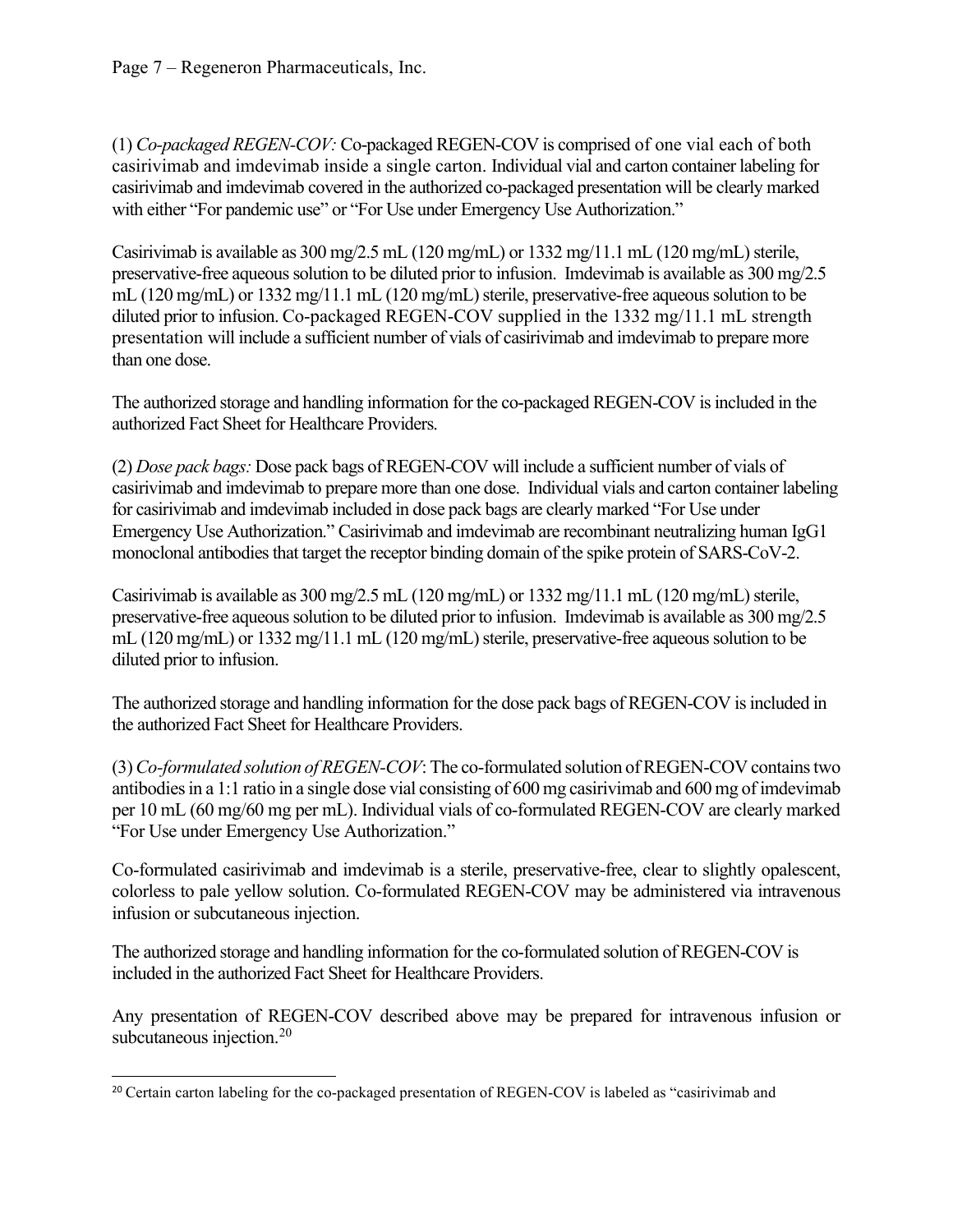REGEN-COV is authorized for emergency use with the following product-specific information required to be made available to healthcare providers and patients/caregivers, respectively, through Regeneron's website at www.REGENCOV.com:

- Fact Sheet for Health Care Providers: Emergency Use Authorization (EUA) of REGEN-COV (casirivimab and imdevimab)
- Fact Sheet for Patients, Parents and Caregivers: Emergency Use Authorization (EUA) of REGEN-COV (casirivimab and imdevimab) for Coronavirus Disease 2019 (COVID-19)

The co-packaged presentation of REGEN-COV that is labeled "For pandemic use" is also authorized for emergency use with the document entitled *Casirivimab and Imdevimab Co-Packaged Product Quick Reference Guide*, which must accompany this authorized co-packaged presentation of REGEN-COV in hardcopy format.

I have concluded, pursuant to Section  $564(d)(2)$  of the Act, that it is reasonable to believe that the known and potential benefits of REGEN-COV, when used for treatment and as postexposure prophylaxis of COVID-19 as described in this Scope of Authorization (Section II), outweigh the known and potential risks.

I have concluded, pursuant to Section  $564(d)(3)$  of the Act, based on the totality of scientific evidence available to FDA, that it is reasonable to believe that REGEN-COV may be effective for treatment and as post-exposure prophylaxis of COVID-19 when used in accordance with this Scope of Authorization (Section II), pursuant to Section  $564(c)(2)(A)$  of the Act.

Having reviewed the scientific information available to FDA, including the information supporting the conclusions described in Section I above, I have concluded that REGEN-COV (as described in this Scope of Authorization (Section II)) meets the criteria set forth in Section 564(c) of the Act concerning safety and potential effectiveness.

The emergency use of your product under an EUA must be consistent with, and may not exceed, the terms of the Authorization, including the Scope of Authorization (Section II) and the Conditions of Authorization (Section III). Subject to the terms of this EUA and under the circumstances set forth in the Secretary of HHS's determination under Section 564(b)(1)(C) described above and the Secretary of HHS's corresponding declaration under Section 564(b)(1), REGEN-COV is authorized for treatment and as post-exposure prophylaxis of COVID-19 as described in this Scope of Authorization (Section II) under this EUA, despite the fact that it does not meet certain requirements otherwise required by applicable federal law.

# **III. Conditions of Authorization**

Pursuant to Section 564 of the Act, I am establishing the following conditions on this authorization:

imdevimab 120 mg/mL concentrate for solution for infusion. The vials in the carton for the co-packaged presentation of REGEN-COV may be used to prepare and administer REGEN-COV for either intravenous infusion or subcutaneous injection despite this labeling.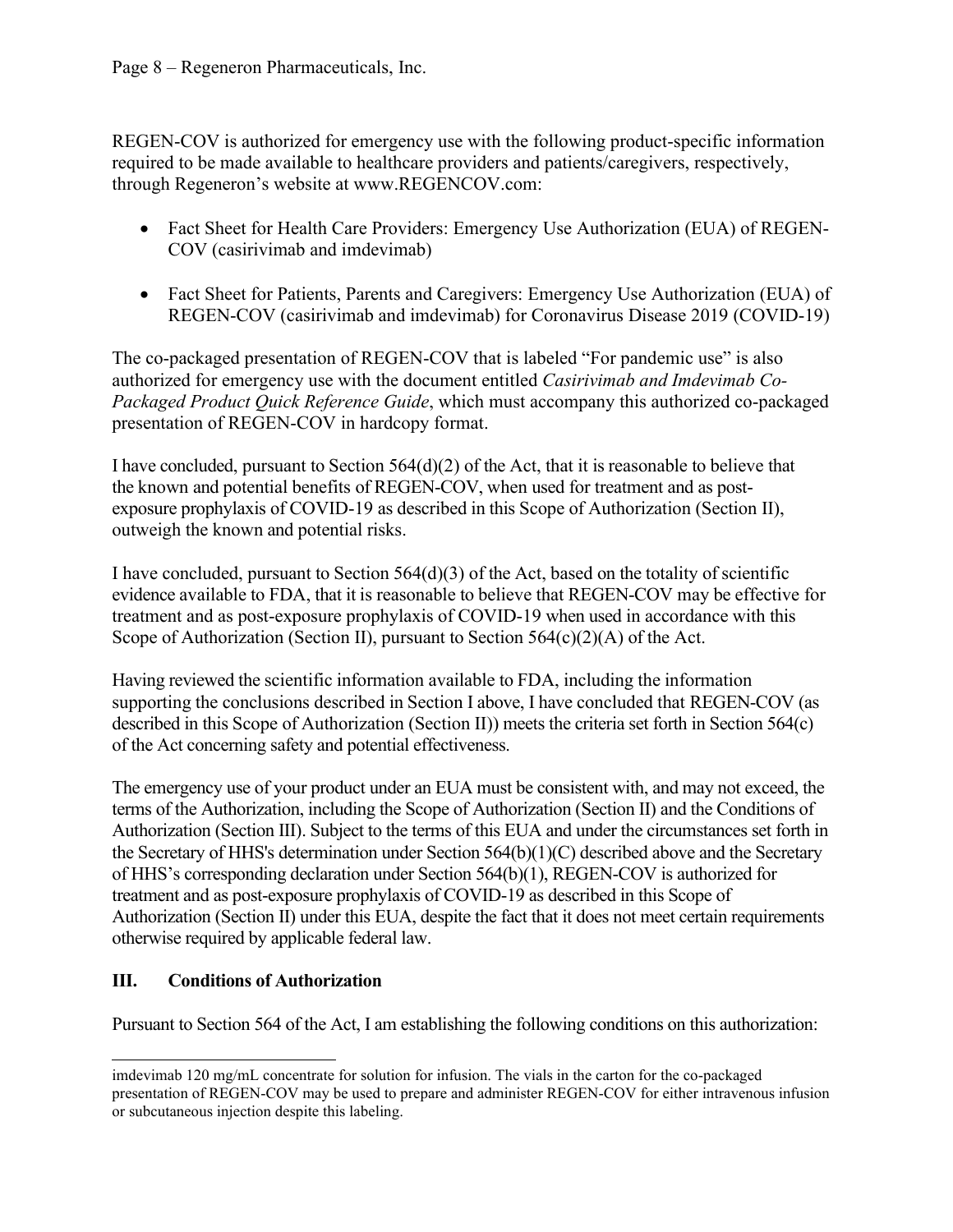#### Regeneron and Authorized Distributors

- A. Regeneron and authorized distributor(s) will ensure that the authorized REGEN-COV is distributed as directed by the U.S. government, and the authorized labeling (i.e., Fact Sheets) will be made available to healthcare facilities and/or healthcare providers consistent with the terms of this letter.
- B. Regeneron and authorized distributor(s) will ensure that appropriate storage and cold chain is maintained until the product is delivered to healthcare facilities and/or healthcare providers.
- C. Regeneron and authorized distributor(s) will ensure that the terms of this EUA are made available to all relevant stakeholders (e.g., U.S. government agencies, state and local government authorities, authorized distributors, healthcare facilities, healthcare providers) involved in distributing or receiving authorized REGEN-COV. Regeneron will provide to all relevant stakeholders a copy of this letter of authorization and communicate any subsequent amendments that might be made to this letter of authorization and its authorized accompanying materials (i.e., Fact Sheets).
- D. Regeneron may request changes to this authorization, including to the authorized Fact Sheets for REGEN-COV. Any request for changes to this EUA must be submitted to the Office of Infectious Diseases/Office of New Drugs/Center for Drug Evaluation and Research. Such changes require appropriate authorization prior to implementation.<sup>[21](#page-8-0)</sup>
- E. Regeneron may develop and disseminate instructional and educational materials (e.g., materials providing information on product administration and/or patient monitoring) that are consistent with the authorized emergency use of REGEN-COV as described in this letter of authorization and authorized labeling, without FDA's review and concurrence, when necessary to meet public health needs. Any instructional and educational materials that are inconsistent with the authorized labeling for REGEN-COV are prohibited. Should the Agency become aware of any instructional or educational materials that are inconsistent with the authorized labeling for REGEN-COV, the Agency will require Regeneron to cease distribution of such instructional and educational materials.

<span id="page-8-0"></span> $21$  The following types of revisions may be authorized without reissuing this letter: (1) changes to the authorized labeling; (2) non-substantive editorial corrections to this letter; (3) new types of authorized labeling, including new fact sheets; (4) new carton/container labels; (5) expiration dating extensions; (6) changes to manufacturing processes, including tests or other authorized components of manufacturing; (7) new conditions of authorization to require data collection or study; (8) new strengths of the authorized product, new product sources (e.g., of active pharmaceutical ingredient) or of product components. For changes to the authorization, including the authorized labeling, of the type listed in (3), (6), (7), or (8), review and concurrence is required from the Counter-Terrorism and Emergency Coordination Staff/Office of the Center Director/CDER and the Office of Counterterrorism and Emerging Threats/Office of the Chief Scientist.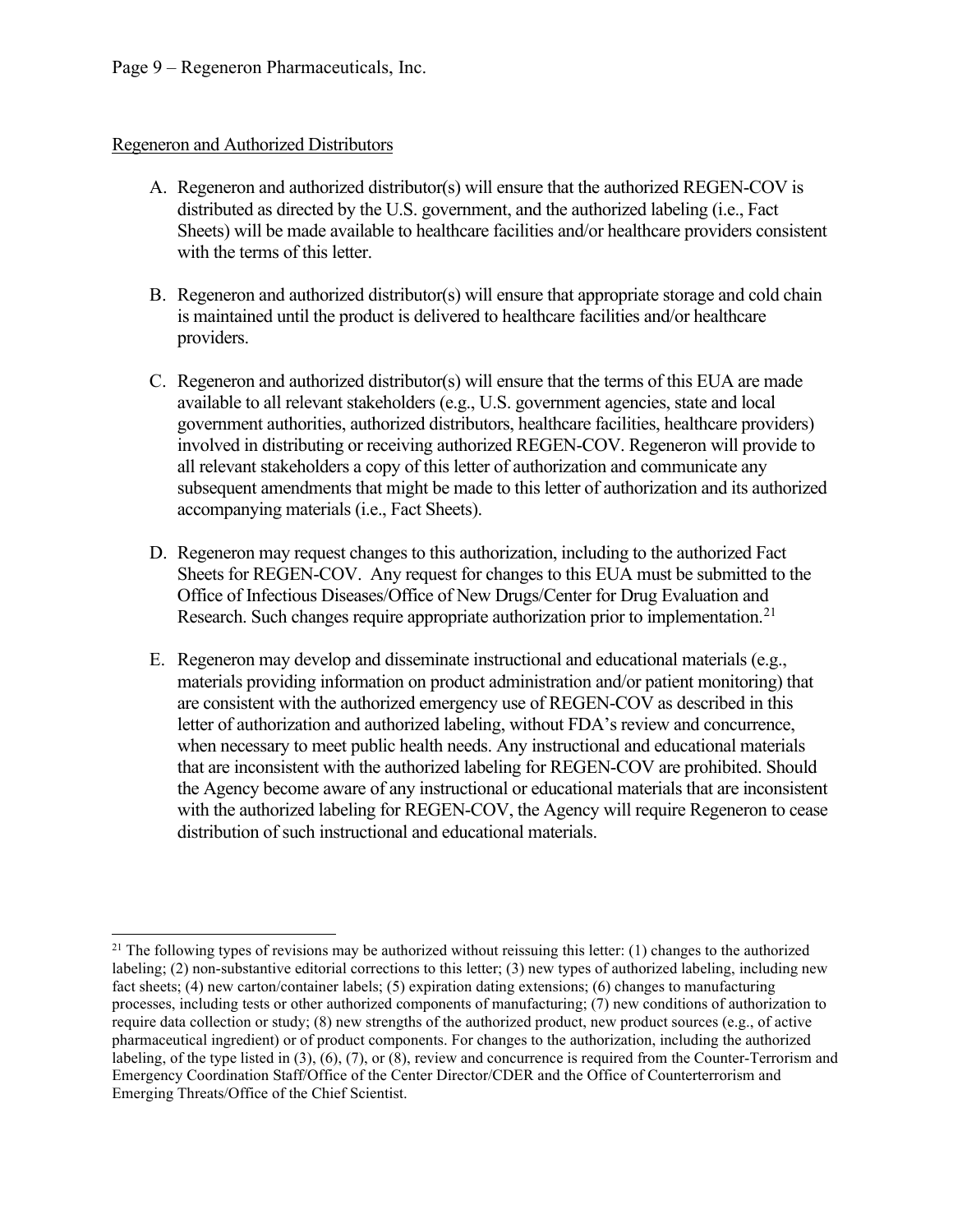F. Regeneron will report to FDA serious adverse events and all medication errors associated with the use of the authorized REGEN-COV that are reported to Regeneron using either of the following options.

Option 1: Submit reports through the Safety Reporting Portal (SRP) as described on the [FDA](https://www.safetyreporting.hhs.gov/SRP2/en/Home.aspx?sid=c51864fa-2307-41b7-8f15-aee06e28c0b9)  [SRP](https://www.safetyreporting.hhs.gov/SRP2/en/Home.aspx?sid=c51864fa-2307-41b7-8f15-aee06e28c0b9) web page.

Option 2: Submit reports directly through the Electronic Submissions Gateway (ESG) as described on the [FAERS electronic submissions](https://www.fda.gov/drugs/questions-and-answers-fdas-adverse-event-reporting-system-faers/fda-adverse-event-reporting-system-faers-electronic-submissions) web page.

Submitted reports under both options must state: "REGEN-COV use for COVID-19 under Emergency Use Authorization (EUA)." For reports submitted under Option 1, include this language at the beginning of the question "Describe Event" for further analysis. For reports submitted under Option 2, include this language at the beginning of the "Case Narrative" field.

- G. All manufacturing, packaging, and testing sites for both drug substance and drug product will comply with current good manufacturing practice requirements of Section 501(a)(2)(B) of the Act.
- H. Regeneron will submit information to the Agency within three working days of receipt of any information concerning significant quality problems with distributed drug product of REGEN-COV that includes the following:
	- Information concerning any incident that causes the drug product or its labeling to be mistaken for, or applied to, another article; or
	- Information concerning any microbiological contamination, or any significant chemical, physical, or other change or deterioration in the distributed drug product, or any failure of one or more distributed batches of the product to meet the established specifications.

If a significant quality problem affects unreleased product and may also impact product(s) previously released and distributed, then information must be submitted for all potentially impacted lots.

Regeneron will include in its notification to the Agency whether the batch, or batches, in question will be recalled. If FDA requests that these, or any other batches, at any time, be recalled, Regeneron must recall them.

If not included in its initial notification, Regeneron must submit information confirming that Regeneron has identified the root cause of the significant quality problems and taken corrective action, and provide a justification confirming that the corrective action is appropriate. Regeneron must submit this information as soon as possible but no later than 45 calendar days from the initial notification.

I. Regeneron will manufacture REGEN-COV to meet all quality standards and per the manufacturing process and control strategy as detailed in Regeneron's EUA request.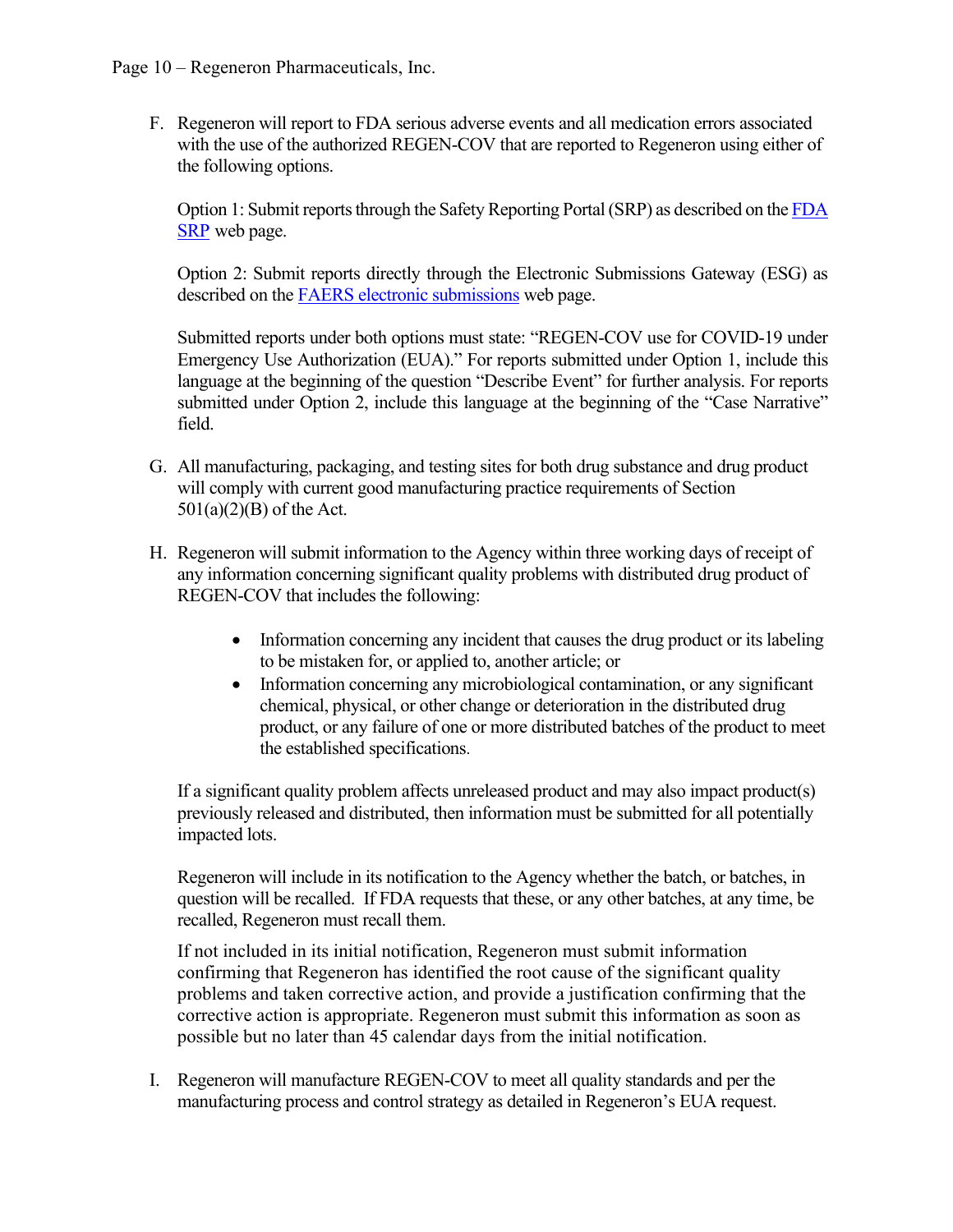Regeneron will not implement any changes to the description of the product, manufacturing process, facilities and equipment, and elements of the associated control strategy that assure process performance and quality of the authorized product, without notification to and concurrence by the Agency as described under condition D.

- J. Regeneron will list the single dose pack bag, the co-packaged product, and the coformulated product containing casirivimab and imdevimab with unique NDC product codes from each other and the NDC product codes of the single ingredient listings under the marketing category of Unapproved Drug-Other. As applicable, different vial sizes should be identified by a different package NDC within the product NDC. Further, the listing will include each establishment where manufacturing is performed for the drug and the type of operation performed at such establishment.
- K. Through a process of inventory control, Regeneron and authorized distributor(s) will maintain records regarding distribution of the authorized casirivimab and imdevimab (i.e., lot numbers, quantity, receiving site, receipt date).
- L. Regeneron and authorized distributor(s) will make available to FDA upon request any records maintained in connection with this EUA.
- M. Regeneron will establish a process for monitoring genomic database(s) for the emergence of global viral variants of SARS-CoV-2. A summary of Regeneron's process should be submitted to the Agency as soon as practicable, but no later than 30 calendar days of the issuance of this letter, and within 30 calendar days of any material changes to such process. Regeneron will provide reports to the Agency on a monthly basis summarizing any findings as a result of its monitoring activities and, as needed, any follow-up assessments planned or conducted.
- N. FDA may require Regeneron to assess the activity of the authorized REGEN-COV against any global SARS-CoV-2 variant(s) of interest (e.g., variants that are prevalent or becoming prevalent that harbor substitutions in the target protein or in protein(s) that interact with the target protein). Regeneron will perform the required assessment in a manner and timeframe agreed upon by Regeneron and the Agency. Regeneron will submit to FDA a preliminary summary report immediately upon completion of its assessment followed by a detailed study report within 30 calendar days of study completion. Regeneron will submit any relevant proposal(s) to revise the authorized labeling based on the results of its assessment, as may be necessary or appropriate based on the foregoing assessment.
- O. Regeneron shall provide samples as requested of the authorized REGEN-COV to the U.S. Department of Health and Human Services (HHS) for evaluation of activity against emerging global viral variants of SARS-CoV-2, including specific amino acid substitution(s) of interest (e.g., variants that are highly prevalent or that harbor substitutions in the target protein) within 5 business days of any request made by HHS. Analyses performed with the supplied quantity of authorized REGEN-COV may include, but are not limited to, cell culture potency assays, protein binding assays, cell culture variant assays (pseudotyped virus-like particles and/or authentic virus), and *in vivo* efficacy assays.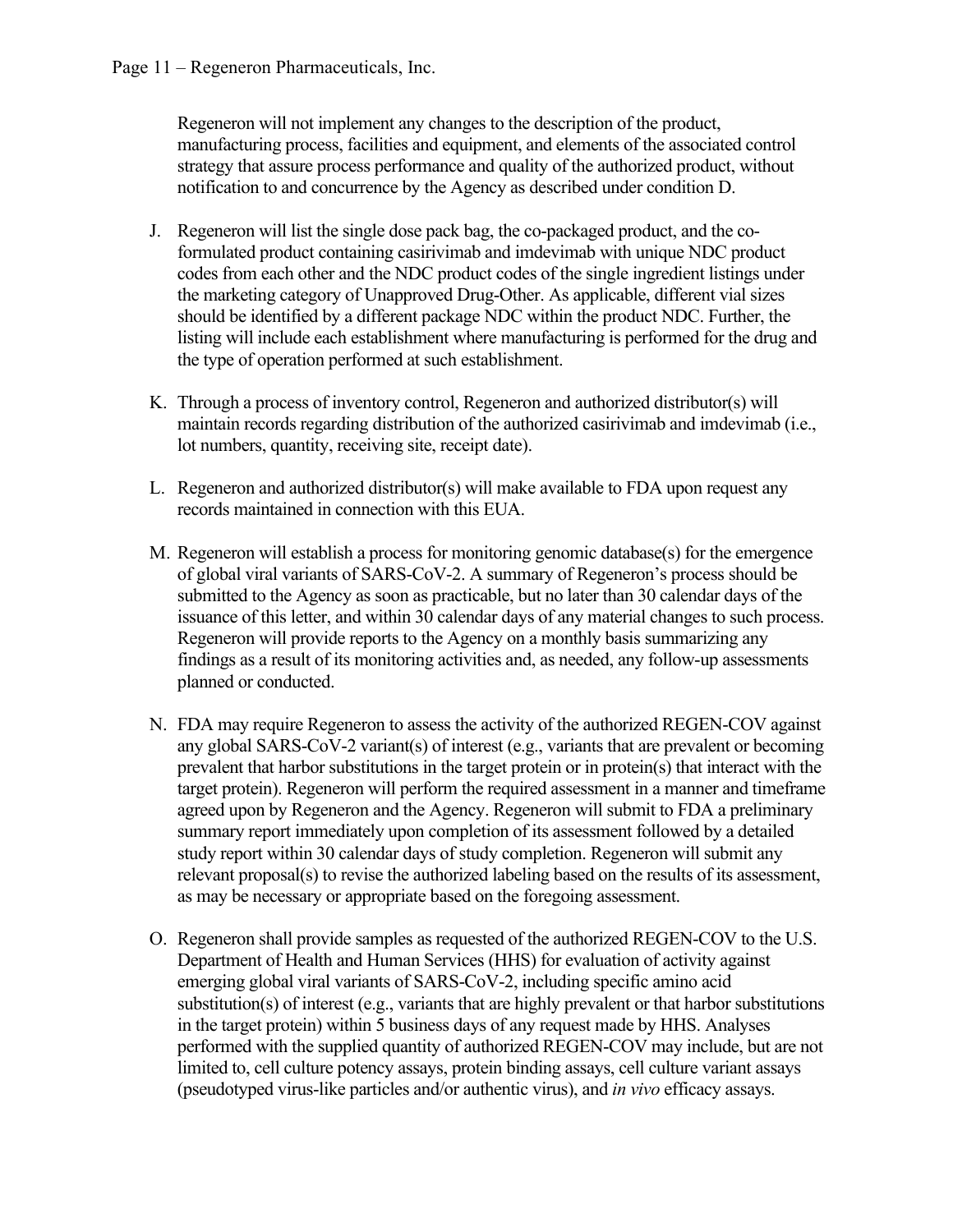- P. Regeneron will submit to FDA all sequencing data assessing REGEN-COV, including sequencing of any participant samples from the full analysis population from COV-2067 that have not yet been completed no later than July 30, 2021. Regeneron will provide the Agency with a frequency table reporting all substitutions detected for all participants at all available time points at a frequency  $\geq$ 5%.
- Q. Regeneron will submit to FDA all SARS-CoV-2 nasopharyngeal viral shedding and blood viral load data, including quantitation of viral load for any participant samples from the full analysis population for which REGEN-COV is currently authorized from COV-2067 that have not yet been completed, no later than July 30, 2021.

#### Healthcare Facilities to Whom the Authorized REGEN-COV Is Distributed and Healthcare Providers Administering the Authorized Casirivimab and Imdevimab

- R. Healthcare facilities and healthcare providers will ensure that they are aware of the letter of authorization, and the terms herein, and that the authorized Fact Sheets are made available to healthcare providers and to patients and caregivers, respectively, through appropriate means, prior to administration of REGEN-COV.
- S. Healthcare facilities and healthcare providers receiving REGEN-COV will track serious adverse events and medication errors that are considered to be potentially attributable to REGEN-COV use and must report these to FDA in accordance with the Fact Sheet for Healthcare Providers. Complete and submit a MedWatch form [\(www.fda.gov/medwatch/report.htm\)](http://www.fda.gov/medwatch/report.htm), or Complete and submit FDA Form 3500 (health professional) by fax (1-800-FDA-0178) (these forms can be found via link above). Call [1-](http://www.fda.gov/medwatch%20or%20call%201-800-FDA-1088) [800-FDA-1088](http://www.fda.gov/medwatch%20or%20call%201-800-FDA-1088) for questions. Submitted reports must state, "REGEN-COV use for COVID-19 under Emergency Use Authorization" at the beginning of the question "Describe Event" for further analysis.
- T. Healthcare facilities and healthcare providers will ensure that appropriate storage and cold chain is maintained until the product is administered consistent with the terms of this letter.
- U. Through a process of inventory control, healthcare facilities will maintain records regarding the dispensed authorized REGEN-COV (i.e., lot numbers, quantity, receiving site, receipt date), product storage, and maintain patient information (e.g., patient name, age, disease manifestation, number of doses administered per patient, other drugs administered).
- V. Healthcare facilities will ensure that any records associated with this EUA are maintained until notified by Regeneron and/or FDA. Such records will be made available to Regeneron, HHS, and FDA for inspection upon request.
- W. Healthcare facilities and providers will report therapeutics information and utilization data as directed by the U.S. Department of Health and Human Services.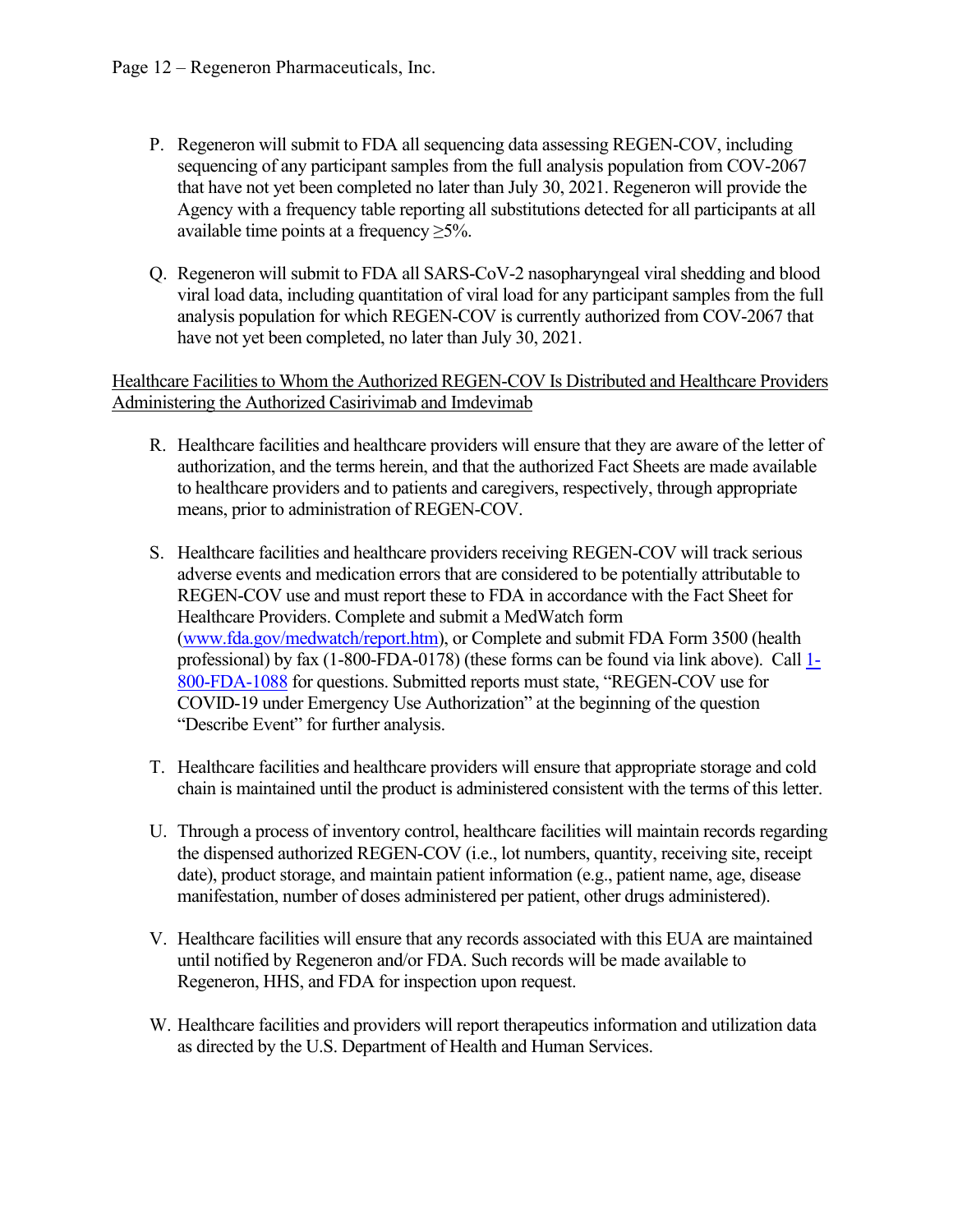## Conditions Related to Printed Matter, Advertising and Promotion

- X. All descriptive printed matter, advertising, and promotional materials relating to the use of the REGEN-COV under this authorization shall be consistent with the authorized labeling, as well as the terms set forth in this EUA, and meet the requirements set forth in section 502(a) and (n) of the Act and FDA implementing regulations, as applicable. References to "approved labeling", "permitted labeling" or similar terms in these requirements shall be understood to refer to the authorized labeling for the use of REGEN-COV under this authorization. In addition, such materials shall:
	- Be tailored to the intended audience.
	- Not take the form of reminder advertisements, as that term is described in 21 CFR 202.1(e)(2)(i), 21 CFR 200.200 and 21 CFR 201.100(f).
	- Present the same risk information relating to the major side effects and contraindications concurrently in the audio and visual parts of the presentation for advertising and promotional materials in audio-visual format.
	- Be accompanied by the authorized labeling, if the promotional materials are not subject to Section 502(n) of the Act.
	- Be submitted to FDA accompanied by Form FDA-2253 at the time of initial dissemination or first use.

If the Agency notifies Regeneron that any descriptive printed matter, advertising or promotional materials do not meet the terms set forth in conditions X-Z of this EUA, Regeneron must cease distribution of such descriptive printed matter, advertising, or promotional materials in accordance with the Agency's notification. Furthermore, as part of its notification, the Agency may also require Regeneron to issue corrective communication(s).

- Y. No descriptive printed matter, advertising, or promotional materials relating to the use of REGEN-COV under this authorization may represent or suggest that REGEN-COV is safe or effective when used for the treatment of COVID-19 or when used as post-exposure prophylaxis as described in the Scope of Authorization (Section II).
- Z. All descriptive printed matter, advertising, and promotional material, relating to the use of the REGEN-COV under this authorization shall clearly and conspicuously state that:
	- REGEN-COV has not been approved, but has been authorized for emergency use by FDA under an EUA, for treatment and as post-exposure prophylaxis of COVID-19 in certain adults and pediatric individuals (12 years of age and older weighing at least 40 kg) with high risk for progression to severe COVID-19, including hospitalization or death, and
	- The emergency use of REGEN-COV is only authorized for the duration of the declaration that circumstances exist justifying the authorization of the emergency use of drugs and biological products during the COVID-19